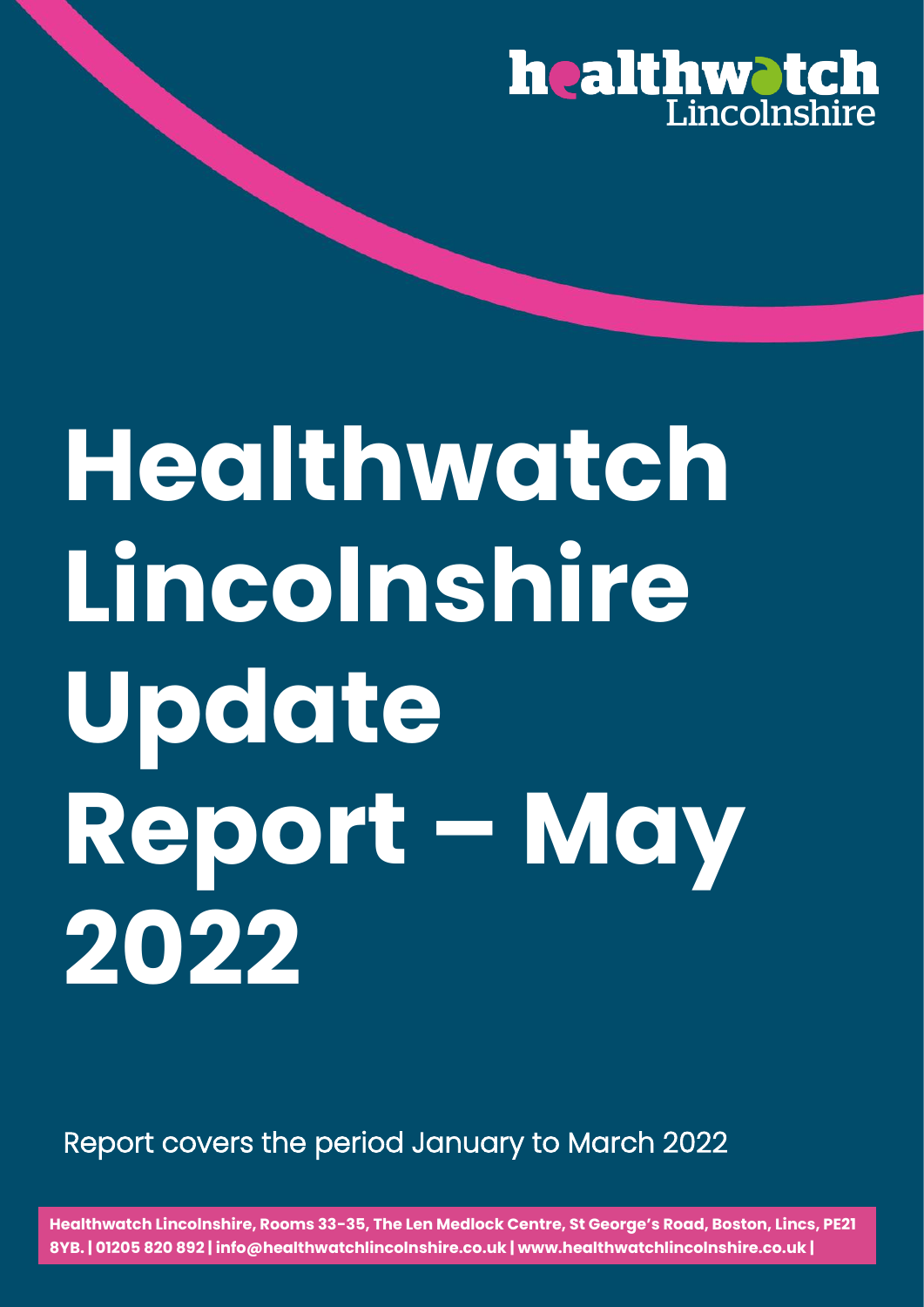## **Contents**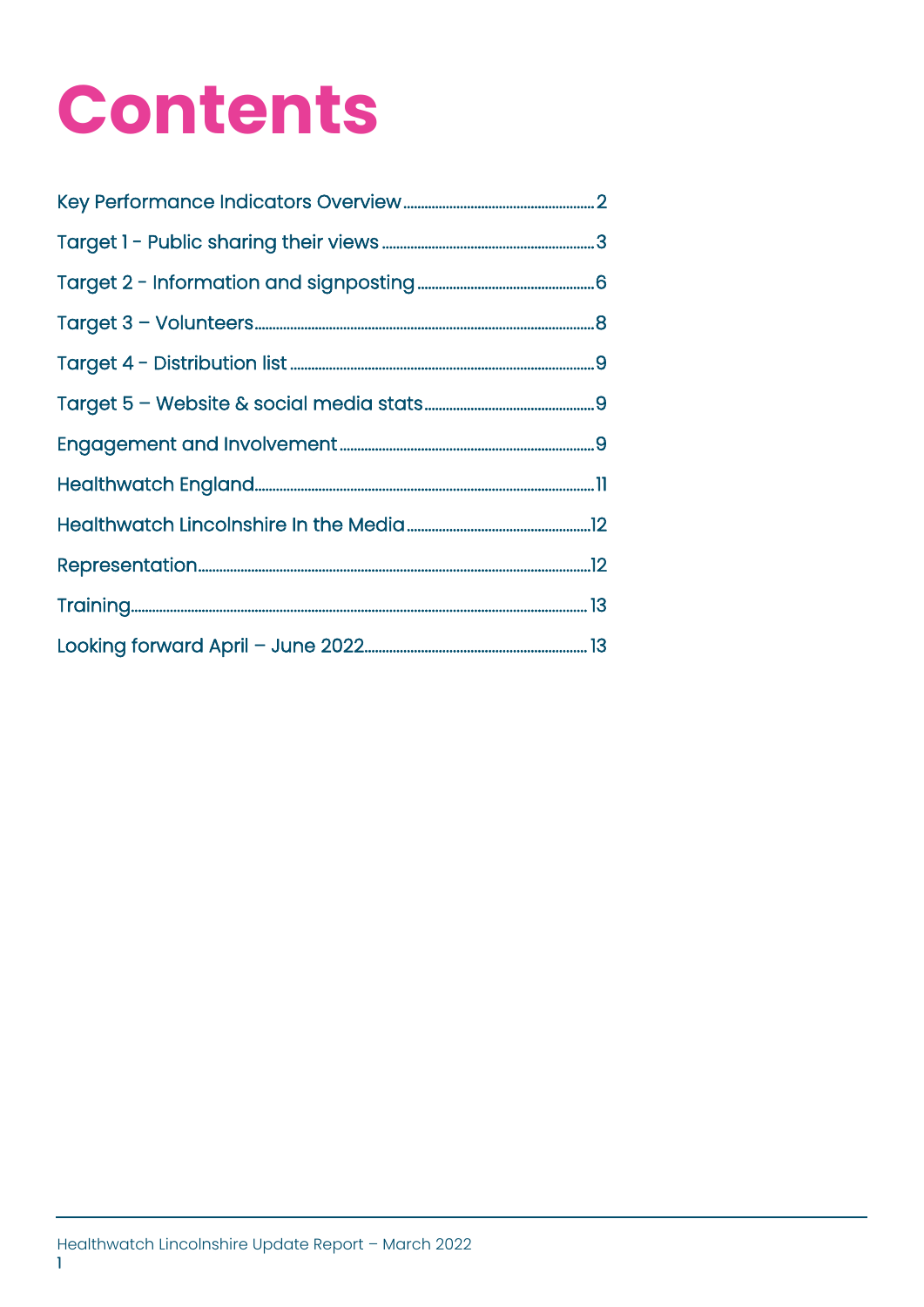## **Key Performance Indicators Overview**

**Under LCC monitoring we have 5 measured Key Performance Indicators (KPIs). Currently 3 KPIs are Exceeding target, 2 Target on Track.** 

|              | <b>KPI area</b>                                                                                                                      | <b>Comment</b>                                                                                                                                                                                                                                                                                |
|--------------|--------------------------------------------------------------------------------------------------------------------------------------|-----------------------------------------------------------------------------------------------------------------------------------------------------------------------------------------------------------------------------------------------------------------------------------------------|
| ı            | Number of people sharing their views and<br>experiences with us on health and social<br>care in Lincolnshire. Target 375 per quarter | <b>Exceeding Target - 1726</b> people have shared<br>their views and experiences with us on health<br>and social care in Lincolnshire, 1425 through<br>our Lakeside Survey and 301 directly with our<br>Information Signposting Team.                                                         |
| $\mathbf{2}$ | Number of people provided with information<br>and signposting. Target 357 per quarter                                                | <b>Exceeding Target - 554 people have been</b><br>provided with information and signposting.<br>123 people have been provided with<br>information signposting directly with the team<br>and an additional 431 have accessed through<br>the Information Signposting articles on our<br>website |
| 3            | Volunteer Hours - Target for year 1414 hours                                                                                         | Target on Track - 512.5 hours across<br>volunteering. Healthwatch volunteers<br>contributed 166.5 hours of volunteering, taking<br>part in 29 activities, meetings, and events.                                                                                                               |
| 4            | Number of people signed up to our<br>Distribution list - Target for year 2000<br>people                                              | <b>Exceeding Target - 1968 people on our</b><br>distribution lists, 1211 on our Monthly Enews List,<br>81 on our media contacts, 145 Healthwatch<br>Monthly report list, and 531 on our groups and<br>societies spreadsheet                                                                   |
| 5            | Website & social media stats -                                                                                                       | <b>Target on Track</b>                                                                                                                                                                                                                                                                        |
|              | <b>Target for year 42,027 website views</b>                                                                                          | 8423 Website Page Views                                                                                                                                                                                                                                                                       |
|              | <b>Target for year 473,403 FB Post Reach</b>                                                                                         | Facebook Post Reach 130,581<br>(Facebook reach is the number of unique<br>people who saw our content)                                                                                                                                                                                         |
|              | <b>Target for year 14,848 Engaged Users</b>                                                                                          | <b>Facebook Engaged Users 2274</b><br>(The number of unique users who engaged<br>with the page and/or content, including<br>clicking links reactions and comments)                                                                                                                            |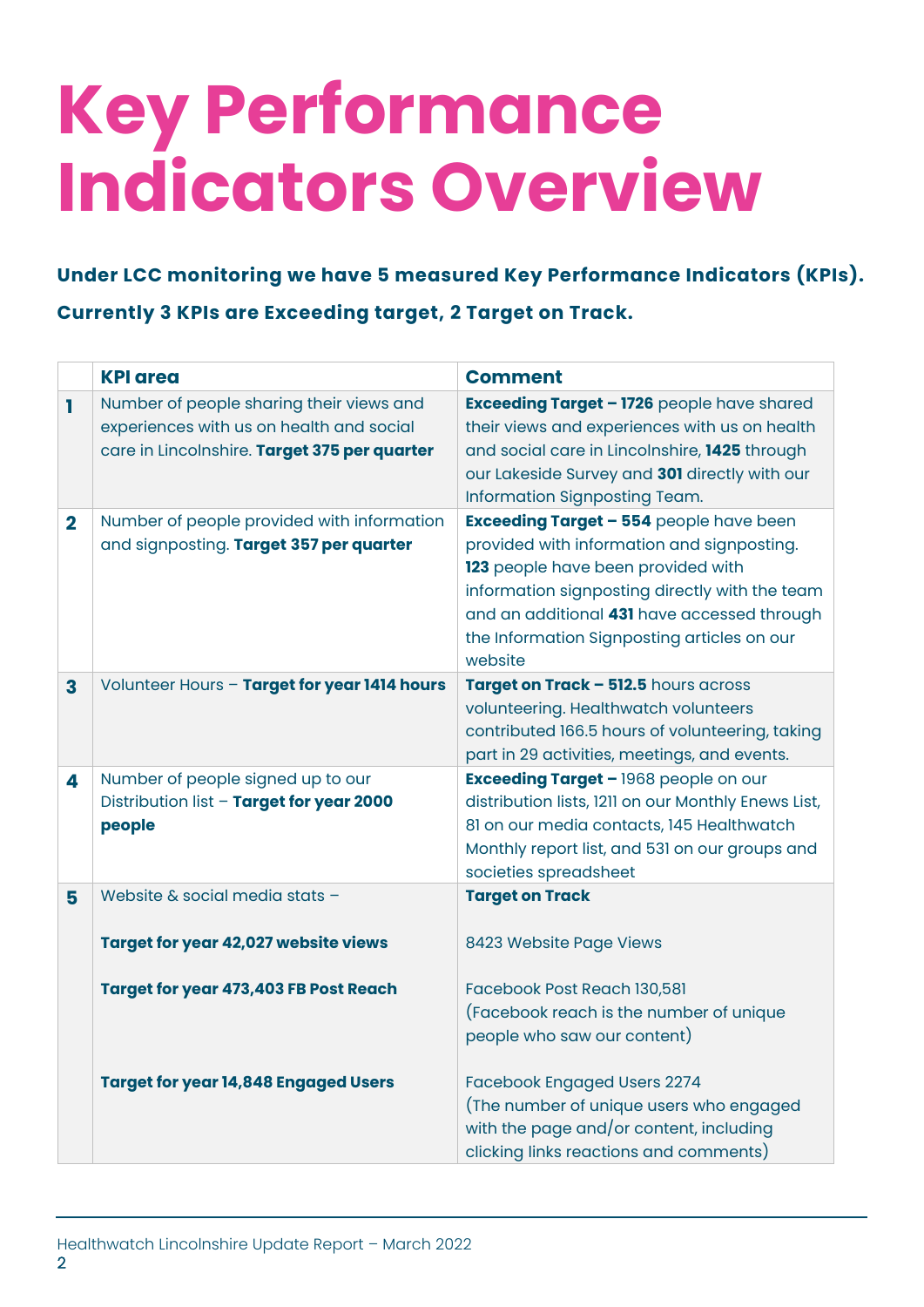## **Target 1 - Number of people sharing their views and**

### **experiences with us on health and social care in Lincolnshire.**

| <b>Number of people sharing</b><br>their views &<br>experiences with us on health<br>and social care in<br><b>Lincolnshire</b> | <b>Quarter 1</b><br>$Oct 21 - Dec 21$ | <b>Quarter 2</b><br>Jan-Mar 22 | <b>Year to Date Total</b> |
|--------------------------------------------------------------------------------------------------------------------------------|---------------------------------------|--------------------------------|---------------------------|
| Annual target - 1500                                                                                                           | 412                                   | 1726                           | 2138                      |
|                                                                                                                                |                                       |                                | <b>Exceeding Target</b>   |

301 people have shared their views and experiences directly with our Information Signposting Team.

- 99% of all patient experiences logged with us are closed or resolved, this also exceeds the target of 85%
- 111 people were referred to complaints or advocacy services in the last quarter. We submitted no poor practice concerns during this time.

During this time the main themes patients are contacting us about are:

**GP services** – concerns around access and particularly telephone access. There have also been many positive comments in relation to digital services such as AskMyGP and the improvements made to reordering repeat prescriptions.

Key Themes –

- Difficulties registering with GP practices in the Alford area –
- Poor quality care and how to make a complaint
- Not hearing back about complaints made

#### What you told us

In March we continued to hear from individuals who were struggling to register with a GP in the Alford area and concerns around the lack of services both GP and dental in this area persisted. Many of the comments we received around GP services were cases of poor care.

We heard from people who felt their concerns had been dismissed and felt staff were uncaring. In some cases, individuals were not given an appointment at their GP practice but were told instead to go to A&E for non-emergency issues.

Poor communication between services and patients had led to long waits for appointments, care and medication. Individuals wished to bring these issues to our attention, and some wished to make complaints to their GP practice. However, in some cases we heard for individuals who had already raised complaints about poor care to their practice but are still waiting for a response.

#### **What is Healthwatch Lincolnshire doing?**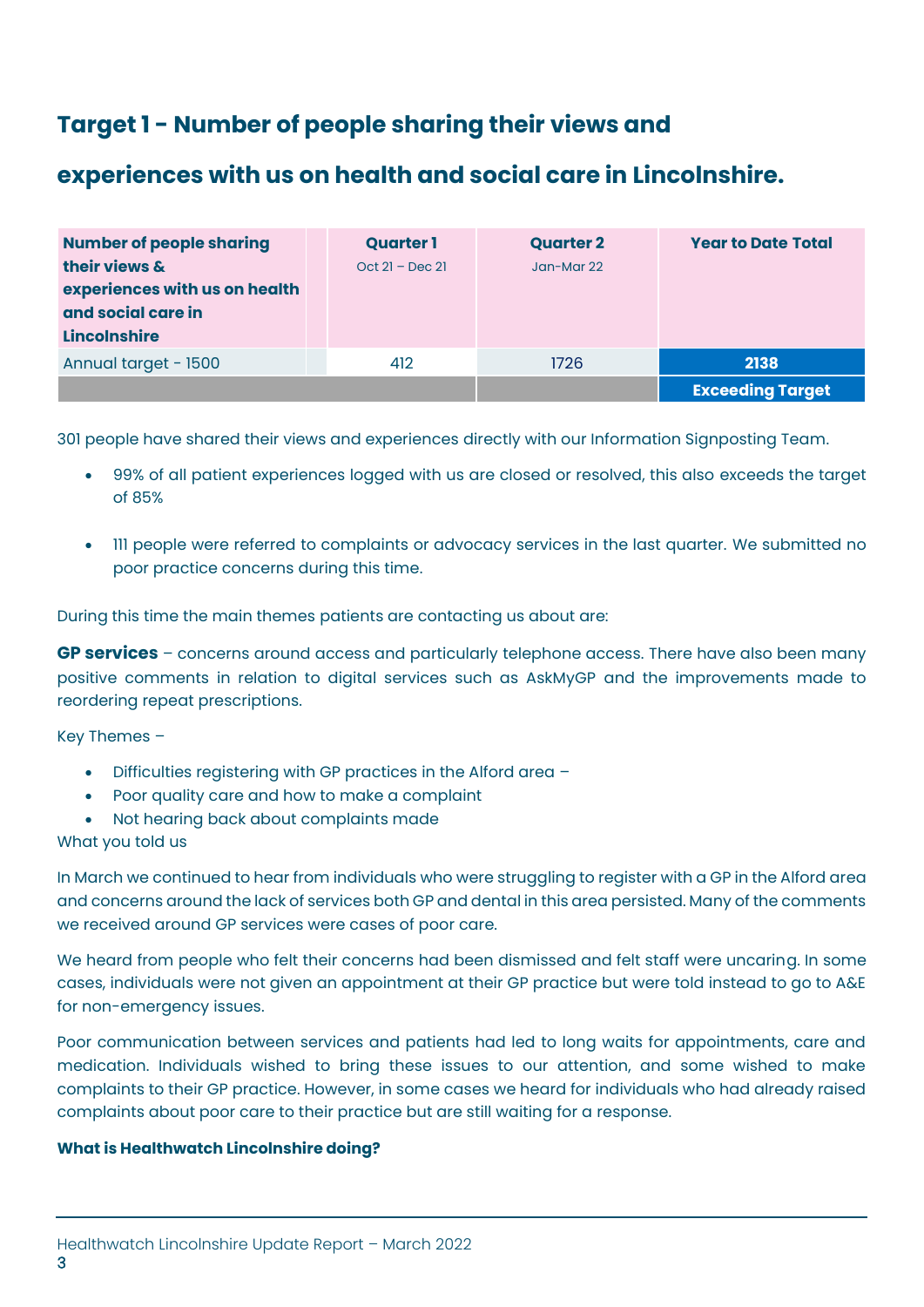Healthwatch are working with the CCG in relation to improving public messages for access as well as improving patient understanding of the full services and multi-disciplinary team that is available to them in a 'GP' Practice. The CCG are planning a large communication campaign early 2022.

Healthwatch Lincolnshire have also supported HWLincs through their digital Webinar 'Understanding support from GP Services and Digi-Health' webinar with Dr Majid Akram, Dr James Howarth and additional contribution from Dr Kieran Sharrock. The questions posed were from received by Healthwatch from the public.

#### <https://hwlincs.co.uk/digi-health/>

We have also raised communication as a system concern which Dean presented to the Lincolnshire System Group in May 2022 and they have taken this away to produce an action plan and response to the Healthwatch report.

**Dentistry** – Healthwatch Lincolnshire continually hears from patients who are struggling to access dental services across the county.

#### Key Themes

- Lack of NHS provision
- Lack of NHS treatment offered private but not affordable for many
- Patients being removed from lists

Sadly, issues with access to NHS dental services in the county are persisting. We are continuing to hear from individuals who cannot find an NHS practice taking on new patients, despite ringing multiple practices. Individuals contacting us who need emergency treatment continued to be pushed towards private treatment. In some cases, individuals have paid for private treatment, but for others this is not feasible. Over the past few months, people who are exempt from paying for NHS treatment, particularly seem to be having difficulties accessing NHS treatment. Finally, we heard from several people who had been removed from their practice's list as they had not had an appointment during the past 12 months, or they were given no reason for being removed. However, when looking into this issue ourselves, we found no clear information about how often an individual must visit their dentist to retain their registration. The information on the NHS website about NHS dental registration conflicts with the messages people get from the practices, which suggests that providers are equally unclear about the registration policies. Furthermore, the reason why many individuals had not visited their dentist in the past 12 months was due to the COVID-19 pandemic. Individuals were either shielding or their practice had no available appointments.

#### **What is Healthwatch Lincolnshire doing?**

30 March 2022, Healthwatch Lincolnshire held a live Q+A Session on Dental Services in Lincolnshire. The Panel was chaired by Pauline Mountain MBE, Trustee of HWLincs with Lucy Gavens Public Health, Kenneth Hume Chair of Lincolnshire Dental Committee and Adam Morby NHS England and NHS Improvement. With over 50 questions submitted by Lincolnshire residents, the Panel addressed a number of the key issues raised.

**Main concerns were:** current challenges for dentists in Lincolnshire, lack of access to NHS dentists, how is NHS England addressing the issues around dentistry, how is the additional funding being used, what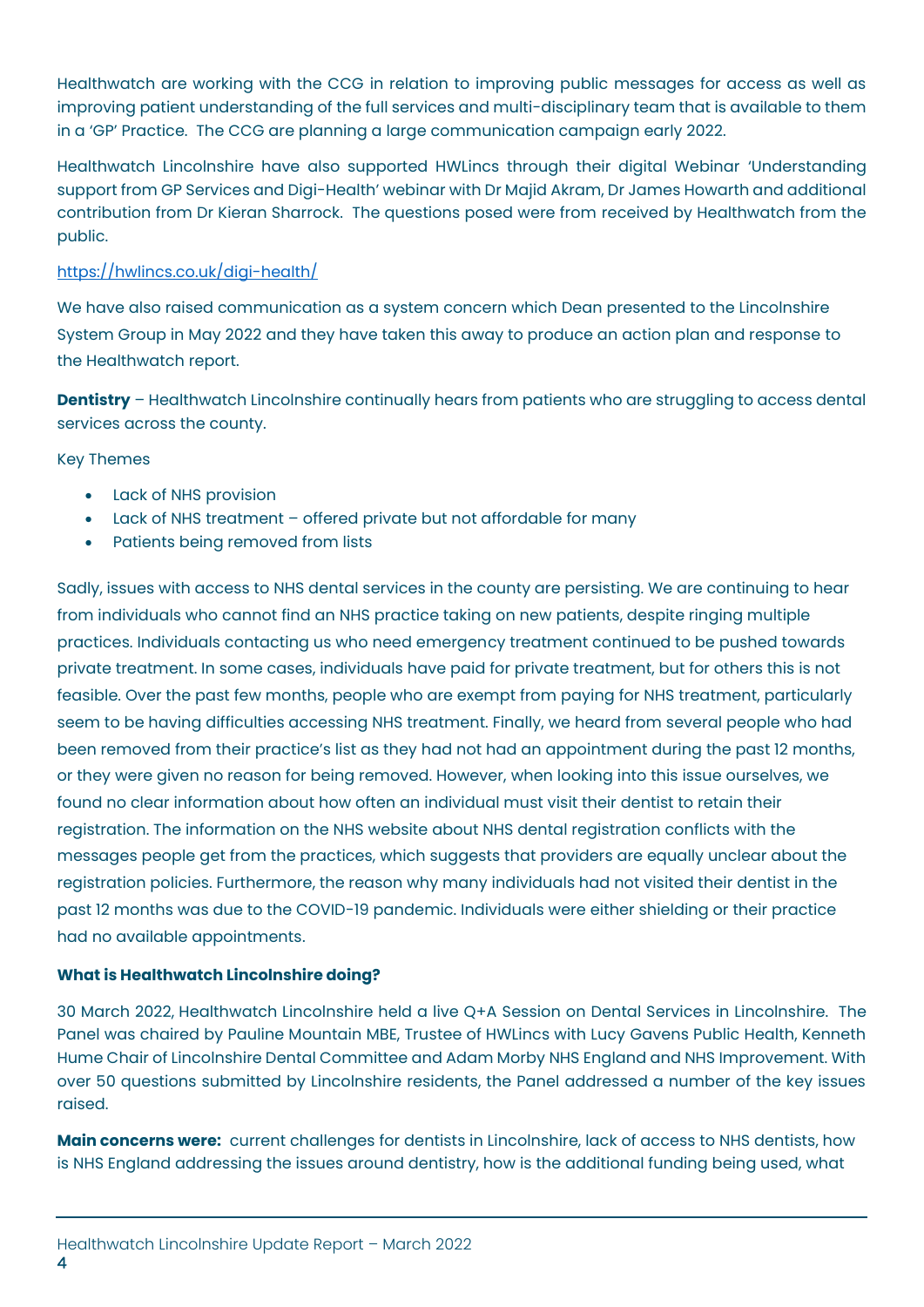provision is being made for children and young people with additional needs, why is children's tooth decay so high in Lincolnshire and what is Public Health going to do about this.

**Information shared:** aspirations to have a local dental school in Lincolnshire, ongoing recruitment of dentists and support staff, utilising the skill set of the existing staff, extended access to NHS dentists through the additional funding for current staff to offer more appointments, discussions Anglian Water and local councils in relation to fluoride in local water, health visitor universal offer to families and education about looking after our teeth and gums, education programmes through schools to prevent tooth decay.

You can watch the event again here: [https://www.healthwatchlincolnshire.co.uk/news/2022-04-](https://www.healthwatchlincolnshire.co.uk/news/2022-04-14/yourvoicehealthwatch-dentistry-watch-again) [14/yourvoicehealthwatch-dentistry-watch-again](https://www.healthwatchlincolnshire.co.uk/news/2022-04-14/yourvoicehealthwatch-dentistry-watch-again)

**A&E** – concerns relate to long waiting times 5+ hours, lack of aftercare information, despite this many patients do comment about the excellent and caring care they receive from staff.

#### **What is Healthwatch Lincolnshire doing?**

United Lincolnshire Hospital Trust (ULHT) has been under increasing pressure throughout the pandemic and during the winter, much of which is due to a struggling workforce and as a result, patients are experiencing longer waits.

We responded to concerns around hospital services, by where appropriate passing your concerns directly to the Patient Advice and Liaison Service (PALS). We also send a representative from our team to the Patient Experience Group (PEG) held within the United Lincolnshire Hospital Trust (ULHT) and to the patient panel

You can find our monthly report summaries here:

[https://www.healthwatchlincolnshire.co.uk/news-and](https://www.healthwatchlincolnshire.co.uk/news-and-reports/search?keyword=&field_article_type_tid%5B%5D=103)[reports/search?keyword=&field\\_article\\_type\\_tid%5B%5D=103](https://www.healthwatchlincolnshire.co.uk/news-and-reports/search?keyword=&field_article_type_tid%5B%5D=103)

#### **Lakeside Stamford GP Practice Survey**

In addition to the 301 people who shared their experiences through our Information Signposting Team we heard from 1425 people through our Lakeside Stamford GP Practice Survey.

- 94% didn't find it easy to get through on the telephone
- 85% described their experience of making an appointment as poor
- 36% described the care as good once they received an appointment
- 57% felt they didn't get the care they needed

Healthwatch Lincolnshire worked with the Care Quality Commission (CQC) to share patient's experiences of accessing GP services at Lakeside Healthcare at Stamford. These finds were shared with the CQC ahead of their inspection, we are expecting the results of which to be shared shortly.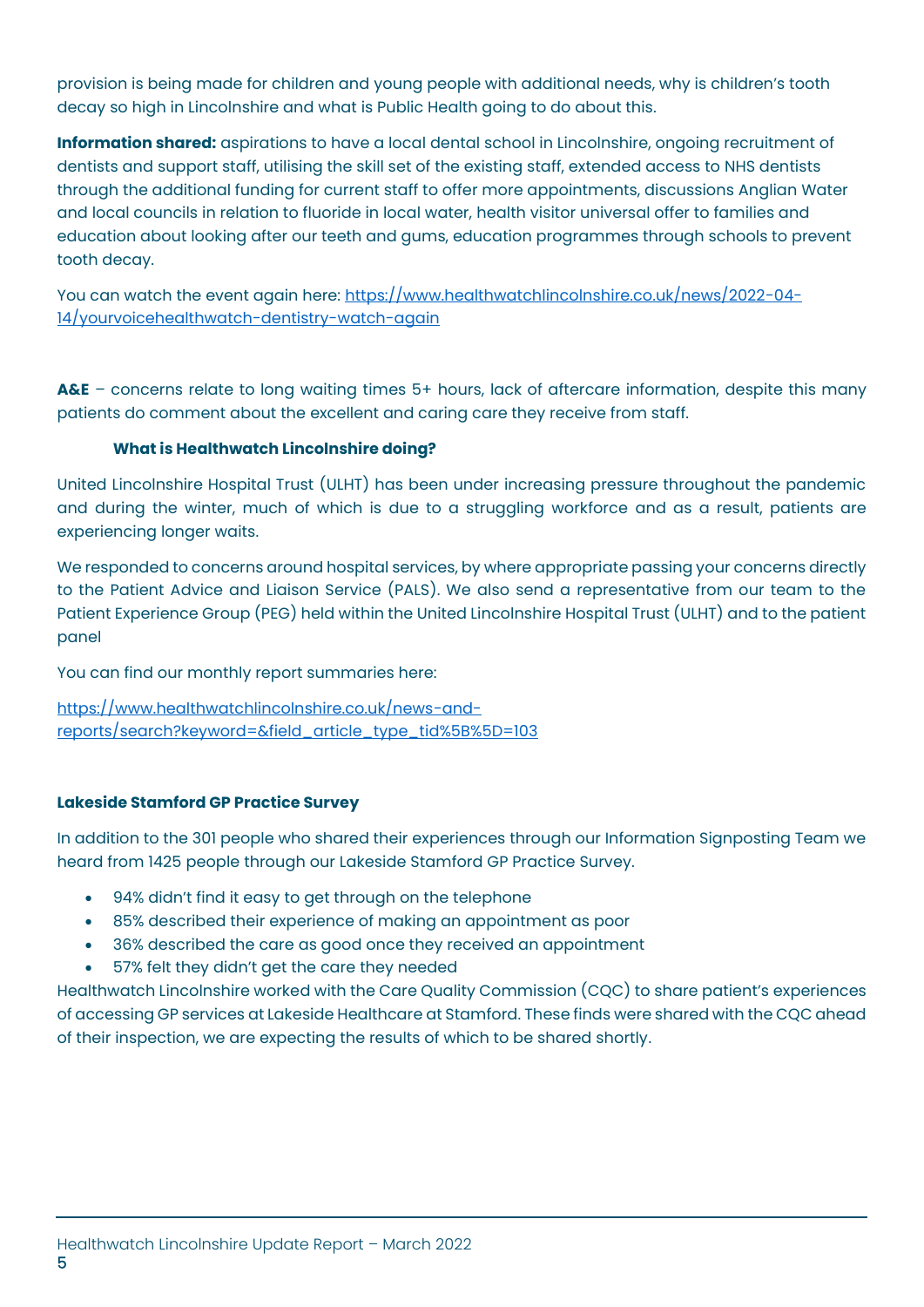#### **Quarterly Case Study Mental Health consultancy secured for local family**

Sandra said:

"Thank you so much Healthwatch! I'm crying with relief; the team there have been amazing.

"I felt like I was going around in circles, and no one was listening. Healthwatch took time to listen, and I cannot tell you how much a relief it was when it was sorted. We are forever grateful to Julie and the team."



Julie replied "I am so pleased that I was able to assist, and the outcome was positive not only for Sandra but for Andrew and Simon."

Read the full case study here: [https://www.healthwatchlincolnshire.co.uk/news/2022-02-24/mental-health](https://www.healthwatchlincolnshire.co.uk/news/2022-02-24/mental-health-consultancy-secured-local-family)[consultancy-secured-local-family](https://www.healthwatchlincolnshire.co.uk/news/2022-02-24/mental-health-consultancy-secured-local-family)

### **Healthwatch Report - Life in a care home, what's it really like?**

The Covid-19 pandemic has had a significant impact on care homes, both here in Lincolnshire and across the UK. We spoke to Lincolnshire residents to find out what life is really like for people living in care homes.

Overall satisfaction with the quality of care saw 76% being very happy or happy with care quality. The quality of care had also for the majority (70%) remained constant over the past 12 months. On the whole, care home staff were praised for their rallying efforts to adapt to the ever-changing situation, provide high quality care and entertainment for residents. However, this was not a universal experience, with 6% reporting the quality of care had worsened over the past 12 months. This was attributed to declining staff levels.

Our new report explains what we found. [https://www.healthwatchlincolnshire.co.uk/report/2022-01-](https://www.healthwatchlincolnshire.co.uk/report/2022-01-26/life-care-home-2021) [26/life-care-home-2021](https://www.healthwatchlincolnshire.co.uk/report/2022-01-26/life-care-home-2021)

## **Target 2 - Number of people provided with information and signposting**

| <b>Number of people provided</b> | <b>Quarter 1</b>  | <b>Quarter 2</b> | <b>Year to Date Total</b> |
|----------------------------------|-------------------|------------------|---------------------------|
| with information and             | $Oct 21 - Dec 21$ | Jan-Mar 22       |                           |
| signposting                      |                   |                  |                           |
| Annual target - 1428             | 369               | 554              | 923                       |
|                                  |                   |                  | <b>Exceeding Target</b>   |

554 people have been provided with information and signposting. 123 people have been provided with information signposting directly with the team and an additional 431 have accessed through the Information Signposting articles on our website

During this period there were 84 Dental comments where patients have been provided with the current situation regarding trying to get on an NHS Dental list throughout Lincolnshire. All areas in Lincolnshire are having the same pressures:-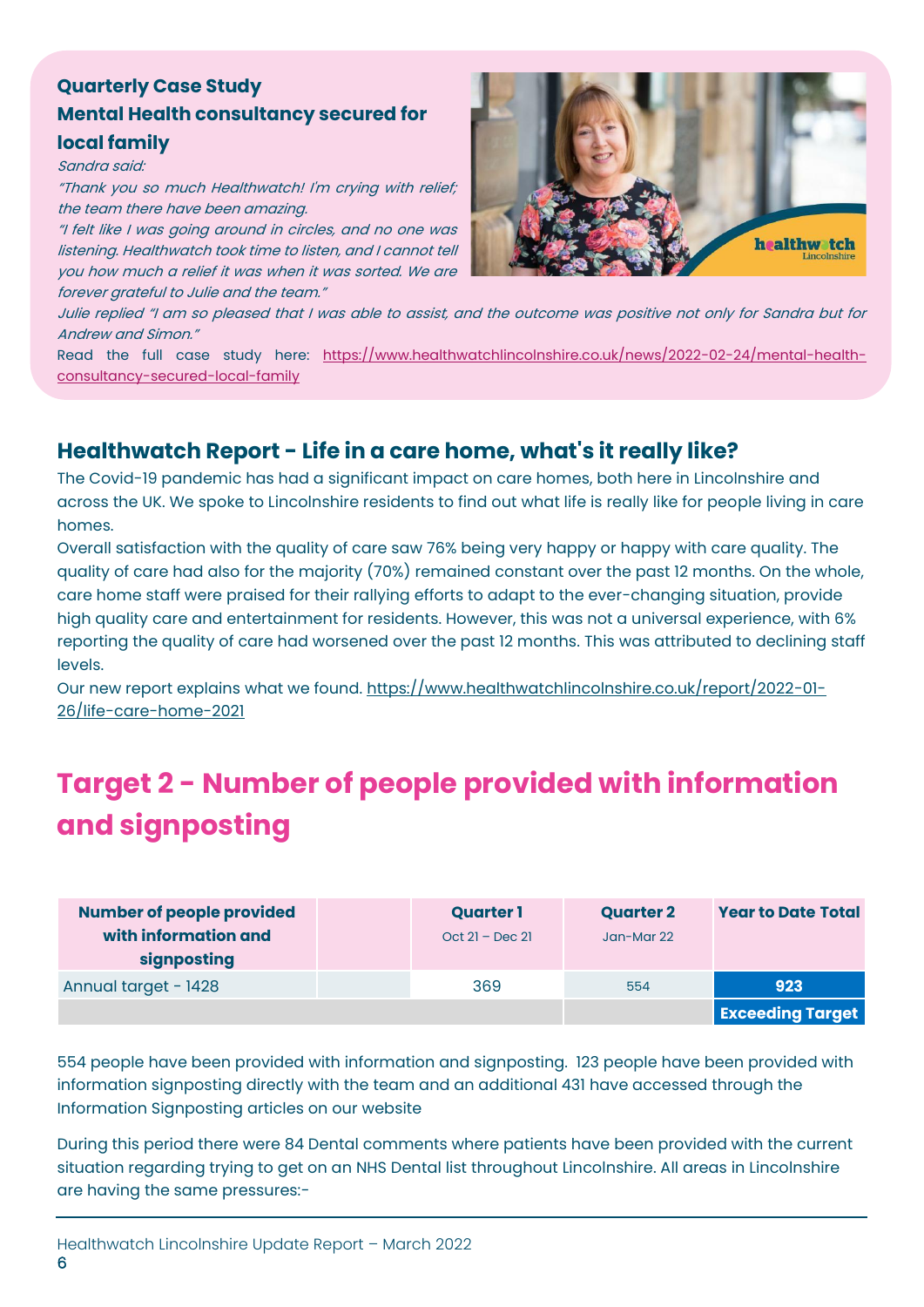Comments received by locality

#### $Fast = 26$  South =  $18$  Southwest =  $5$  West =  $33$

Out of area - 2 (where these patients have also been provided with signposting information along with their relevant Healthwatch details).

If able to locate an NHS Dentist for these patients this has been provided. NHS Choices website information given as this shows those only open to accepting new NHS Patients.

There were 24 patients in this period in the East of the county looking for information to register with a GP Practice.

Those who have raised concerns around hospital care have all been provided with the relevant PALs team information to enable them to remain empowered, for those patients who would like to make formal complaints, Advocacy information for support has been provided along with who the patient needs to make the complaint to, this also relates to GP practices and who to make contact with, within the surgery. For some patients where and how to make a self-referral for their needs.

#### **Top website Information Signposting Articles this quarter**

- **1. Help making a complaint**  <https://www.healthwatchlincolnshire.co.uk/help-making-complaint>
- **2. New Online System to help Pregnant Women self-refer to Midwife (2019)** [https://www.healthwatchlincolnshire.co.uk//advice-and-information/2019-07-26/new-online](https://www.healthwatchlincolnshire.co.uk/advice-and-information/2019-07-26/new-online-system-help-pregnant-women-self-refer-midwife)[system-help-pregnant-women-self-refer-midwife](https://www.healthwatchlincolnshire.co.uk/advice-and-information/2019-07-26/new-online-system-help-pregnant-women-self-refer-midwife)
- **3. Do you need help travelling to NHS services? (2019)** [https://www.healthwatchlincolnshire.co.uk//advice-and-information/2019-09-27/do-you-need](https://www.healthwatchlincolnshire.co.uk/advice-and-information/2019-09-27/do-you-need-help-travelling-nhs-services)[help-travelling-nhs-services](https://www.healthwatchlincolnshire.co.uk/advice-and-information/2019-09-27/do-you-need-help-travelling-nhs-services)
- **4. The Accessible Information Standard – what you can expect from services** [https://www.healthwatchlincolnshire.co.uk//advice-and-information/2022-02-17/accessible](https://www.healthwatchlincolnshire.co.uk/advice-and-information/2022-02-17/accessible-information-standard-%E2%80%93-what-you-can-expect-services)[information-standard-%E2%80%93-what-you-can-expect-services](https://www.healthwatchlincolnshire.co.uk/advice-and-information/2022-02-17/accessible-information-standard-%E2%80%93-what-you-can-expect-services)
- 5. **What to expect when waiting for care** [https://www.healthwatchlincolnshire.co.uk/advice-and](https://www.healthwatchlincolnshire.co.uk/advice-and-information/2021-09-09/what-expect-when-waiting-care)[information/2021-09-09/what-expect-when-waiting-care](https://www.healthwatchlincolnshire.co.uk/advice-and-information/2021-09-09/what-expect-when-waiting-care)
- **6. How to get an NHS dentist appointment during COVID-19** [https://www.healthwatchlincolnshire.co.uk//advice-and-information/2020-06-22/how-get-nhs](https://www.healthwatchlincolnshire.co.uk/advice-and-information/2020-06-22/how-get-nhs-dentist-appointment-during-covid-19)[dentist-appointment-during-covid-19](https://www.healthwatchlincolnshire.co.uk/advice-and-information/2020-06-22/how-get-nhs-dentist-appointment-during-covid-19)
- **7. Where to go for support when you have an eating disorder** [https://www.healthwatchlincolnshire.co.uk//advice-and-information/2022-01-11/where-go](https://www.healthwatchlincolnshire.co.uk/advice-and-information/2022-01-11/where-go-support-when-you-have-eating-disorder)[support-when-you-have-eating-disorder](https://www.healthwatchlincolnshire.co.uk/advice-and-information/2022-01-11/where-go-support-when-you-have-eating-disorder)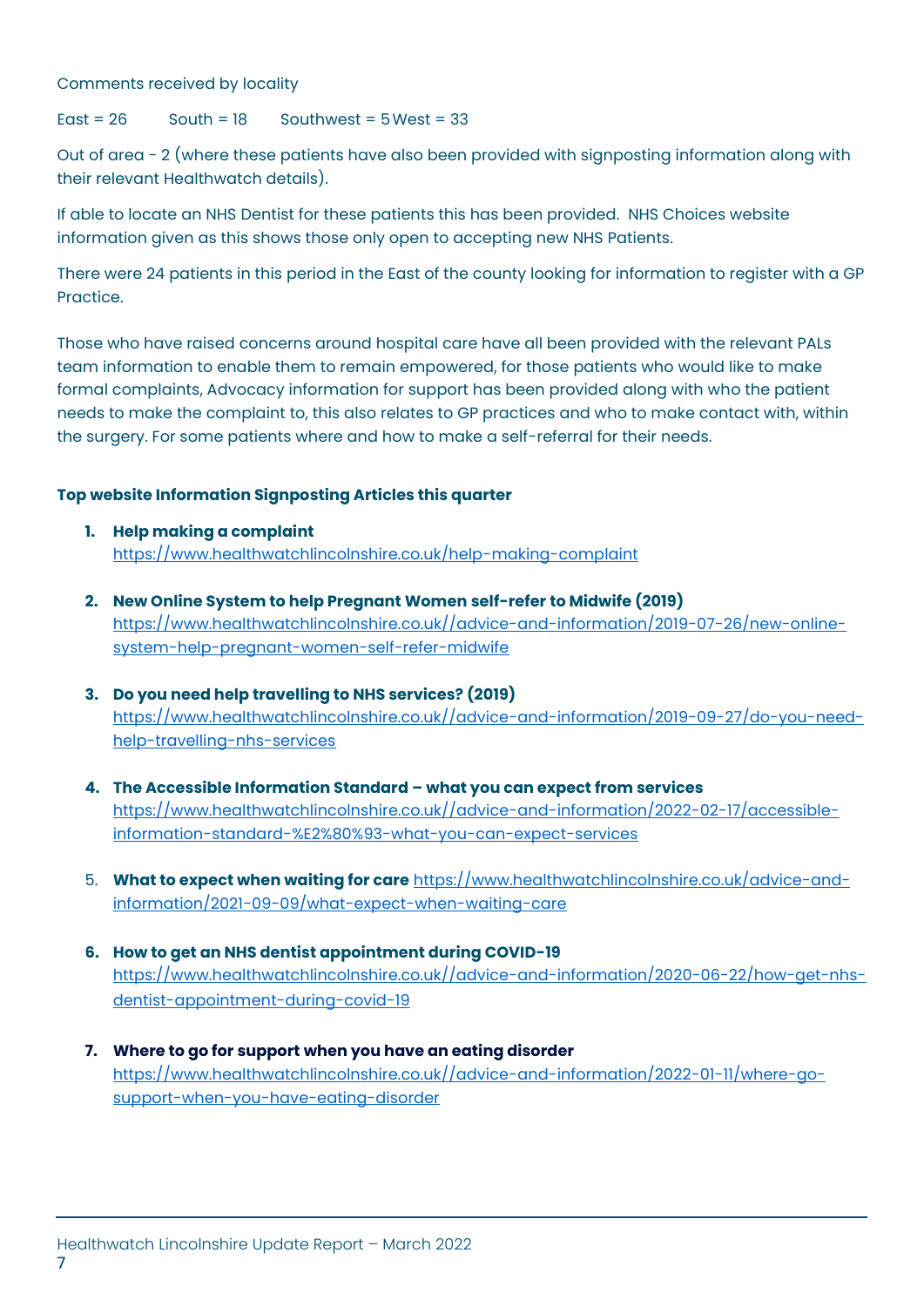#### **Patient Transport – Impact**

#### **Thames Ambulance Service (TASL)**

Relative who is currently staying with their parents, has tried to get their parent to an appointment with a Consultant who is providing clinics in the community. Parent is living with Parkinson's, whose mobility has deteriorated dramatically, cannot use public transport, relative said to the Consultant that they would bring their parent, however the Consultant has advised they not do this for safety reasons for their parent all due to their mobility issues and risks due to the deterioration of their condition.

Parkinson Specialist Consultant who is providing outreach clinics, where patients do not have to travel to the hospital settings, and they are using a room in this particular surgery. East Lindsey Medical Centre This appointment has nothing to do with the GP Surgery. The relative has been informed by TASL that this is not possible as it is at the patients GP Practice, if it was at another practice then this would be ok.

Healthwatch raised the concern and with consent contacted the Patient Experience Team (PET).

#### **Provider Response**

Thank you for reaching out regarding this – contractually, we do not take to GP's as this is not covered in the contract, however, I am familiar with the rising number of satellite clinics in operation at various locations. In the instance where the patient is going to a GP surgery to visit a Consultant for what would ordinarily be held on a Trust site, we would carry out these journeys.

I will have a conversation with the Call Centre Manager to remind staff not to automatically reject bookings to GP surgeries without first exploring why they are attending that location in the first instance. One of the Shift Supervisors will be in touch with the relative to get the booking in the system.

## **Target 3 – Volunteers**

| <b>Volunteer Hours</b>     | <b>Quarter 1</b>  | <b>Quarter 2</b> | <b>Year to Date Total</b> |
|----------------------------|-------------------|------------------|---------------------------|
|                            | $Oct 21 - Dec 21$ | Jan 22 – Mar 22  |                           |
| Annual target - 1414 hours | 265               | 512.5            | 777.5                     |
|                            |                   |                  | <b>Target on Track</b>    |

Between January and March, volunteers have taken part in a range of activities for the Healthwatch Contract. Trustees have represented the contract at strategic meetings both internally and externally. Operational volunteers have taken part in Reader Panel activities including reviewing the following reports: Social Care, Life in a Care Home, Hospital Discharge and the NHS Consultation document. They have also updated contact lists and policy details. Volunteers have gathered information via the internet on social groups and health support groups for the Healthwatch Involvement Officer and Signposting Officer and reviewed the 'Who's Who in a GP Surgery' document. There have been several in person visits to speak to patients at the Vaccination Centres, although these have now ceased as the vaccination programme winds down. Volunteers are looking forward to getting back to community engagement and commencing on the programme of Enter and View visits over the coming months.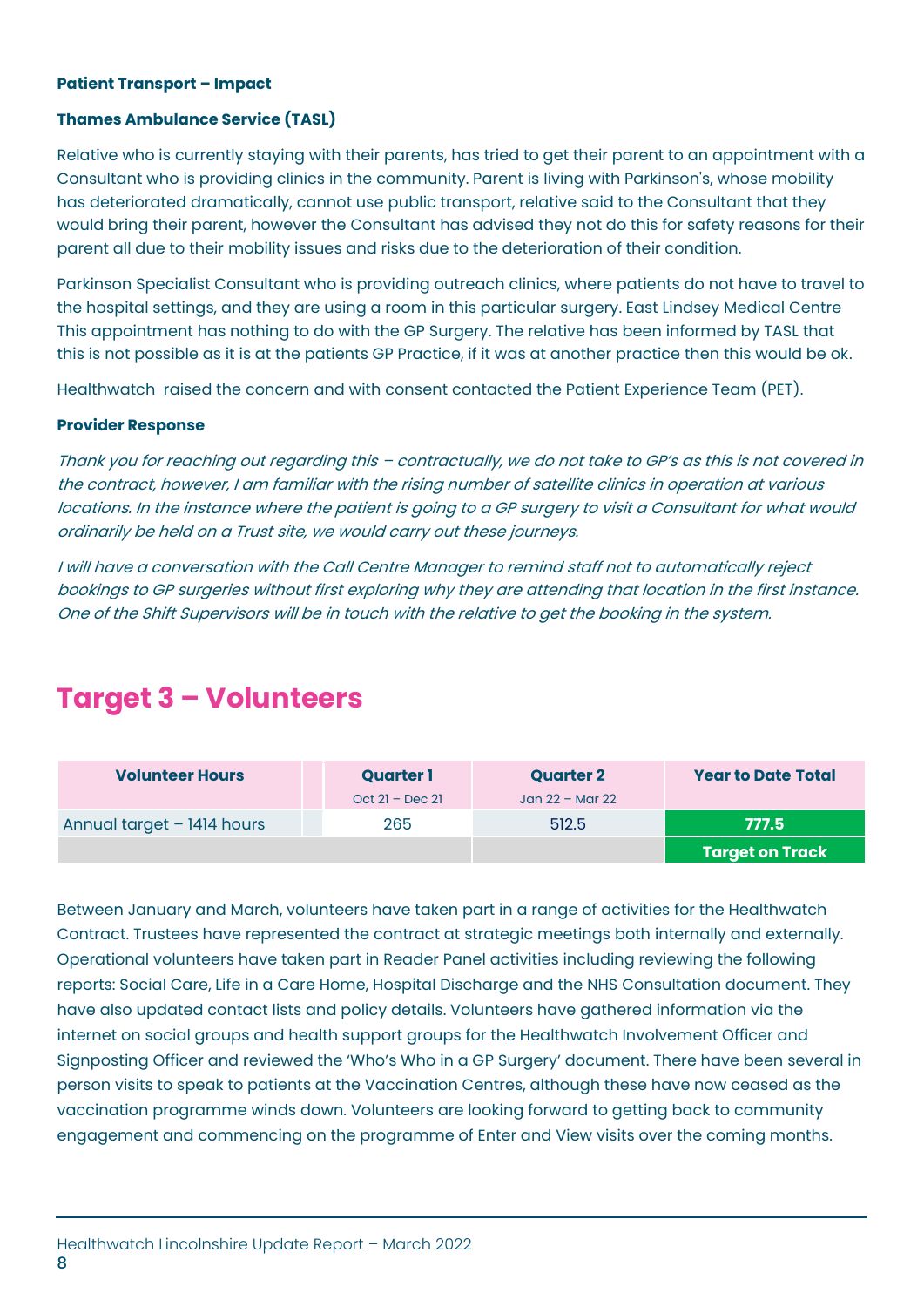Overall volunteer hours are on track (total 512.50) but direct delivery of operational Healthwatch activities is currently below Target – 166.5 hours Healthwatch volunteers contributed 166.5 hours of volunteering, taking part in 29 activities, meetings, and events.

Healthwatch operational volunteer hours have been low this quarter, specific work and planning is being done during the next quarter to plan for increase volunteer activity and involvement. We know that Covid pandemic continuous to create difficulties with volunteer activities but expect this to improve from May onwards.

## **Target 4 - Number of people signed up to our Distribution list**

| <b>Number of people signed up</b> | <b>Quarter 1</b>  | <b>Quarter 2</b>    | <b>Year to Date Total</b> |
|-----------------------------------|-------------------|---------------------|---------------------------|
| to our Distribution list          | $Oct 2l - Dec 2l$ | Jan $22$ – Mar $22$ |                           |
| Target for year 2000 people       | 1523              | 1968                | 1968                      |
|                                   |                   |                     | <b>Target on Track</b>    |

Currently there are 1968 people on our distribution lists, 1211 on our Monthly Enews List, 81 on our media contacts, 145 Healthwatch Monthly report list, and 531 on our groups and societies spreadsheet

We will continue to build our existing lists of community groups/contacts to build the distribution list through our engagement and help of our volunteers. With our new look Enews we will be sharing and promoting people to sign up and get involved as this is an informative resource for the people of Lincolnshire.

## **Target 5 – Website & social media stats**

|                                                              | $Oct 21 - Dec 21$ | Jan 22 – Mar 22                   |
|--------------------------------------------------------------|-------------------|-----------------------------------|
| <b>Website Page Views</b>                                    | 7,477             | 8423                              |
| <b>Facebook Post Reach</b>                                   | 143,165           | 130,581                           |
| (Facebook reach is the number of unique people who saw our   |                   |                                   |
| content)                                                     |                   |                                   |
| <b>Facebook Engaged Users</b>                                | 2274              | 5346                              |
| (The number of unique users who engaged with the page and/or |                   |                                   |
| content, including clicking links reactions and comments)    |                   |                                   |
|                                                              |                   | Target on Track   Target on Track |

With our social media scheduling software we are able to provide and plan a variety of social media content, we will be looking to utilise more video content with updates and interviews, we will also be Increasing our promotion of Information and Signposting advice which we share on our website.

#### **Engagement and Involvement**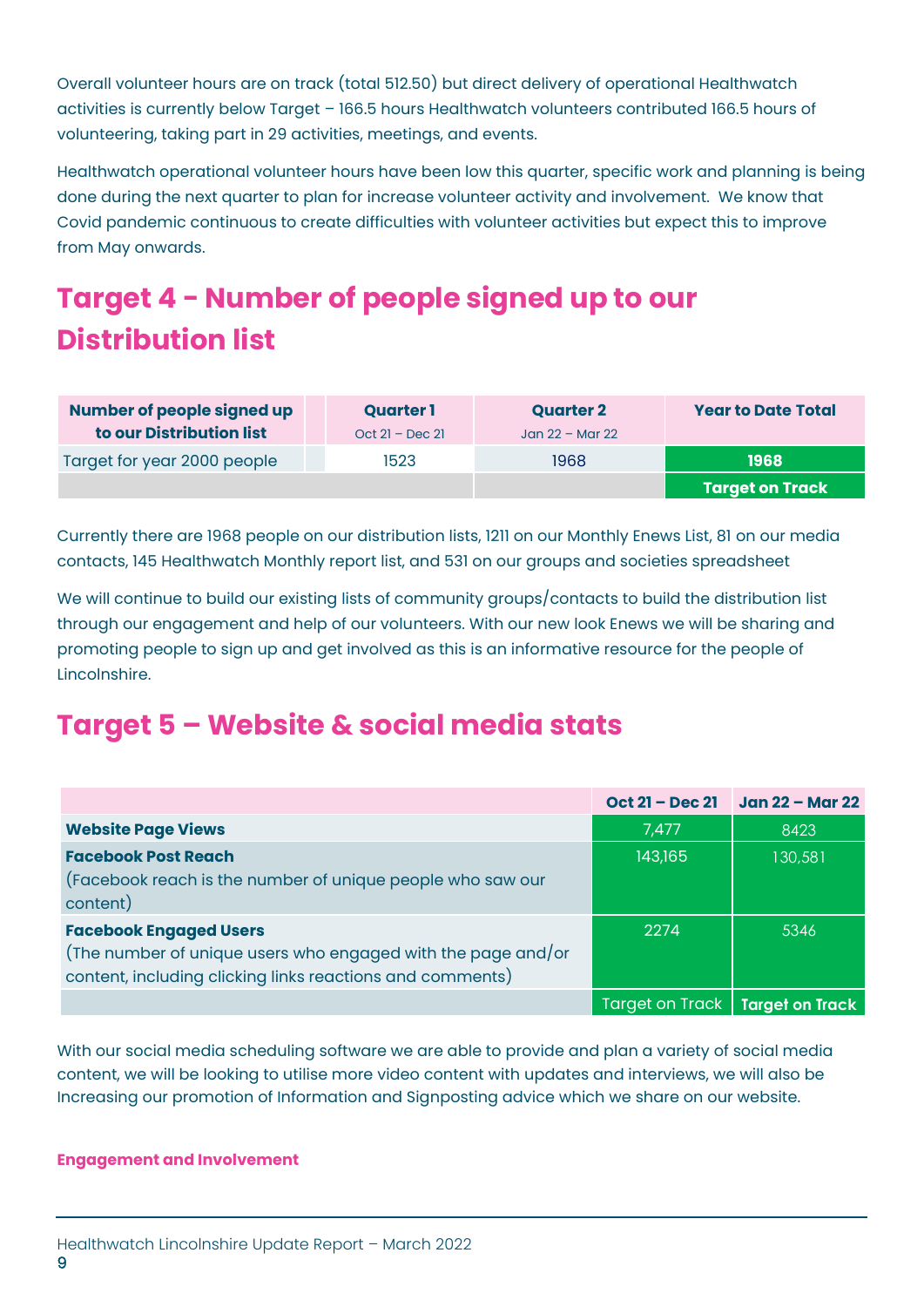#### **Oonagh M Quinn Healthwatch Involvement Officer**

#### **YourVoice@Healthwatch Public Event: 30 March 2022 Dental Services in Lincolnshire.**

In 2022, the Working Group for YourVoice@healthwatch made a number of changes to the format of the virtual YourVoice@healthwatch Event. Due to a number of challenges and availability of key personnel invited to be part of the Panel a decision was made to postpone the usual January Event until March 2022 to ensure we had the right people on the Panel to lead the discussion.

#### **New Format for March 2022:**

- During the month a series of videos from HW (overview of dental services in Lincolnshire), a dentist's point of view and Public Health released.
- 200+ people took part in Quick Polls
- 50+ questions submitted by the public under 7 core themes
- 50+ people signed up for the one hour LIVE Q+A Session (via Zoom) with the Panel with 21 people attending on the day

Panel: PM (Chair) / Kenneth Hume Lincolnshire Dental Committee and Dentist, Lucy Gavens Public Health LCC and Adam Morby and Caroline Goulding NHS England and NHS Improvement

#### **Concerns raised**

- What are the current challenges for dentistry in Lincolnshire?
- What are the reasons behind the shortage of dentists in Lincolnshire? What steps are being taken by NHS England and the British Dental Association to address this issue in the short / medium and long term?
- What is NHS England doing to improve access to NHS Dentistry for Lincolnshire residents?
- NHS England announced additional funding for dentistry. How is this going to be used in Lincolnshire? How will it benefit Lincolnshire residents?
- What provision is being made for children with additional needs? What is being done to address the long waiting times for children who need specialised dental treatment such as orthodontics? How is this being addressed both in terms of the long waiting lists and the impact it has on their overall wellbeing?
- Why is children's tooth decay so high in Lincolnshire (especially in the East of the county)?
- What is Public Health planning to do about this?
- Under the NHS banding for dental treatment, what treatment should a patient expect to receive at an NHS Dental Appointment?

The YourVoice@healthwatch Working Group will be reviewing the Event as part of its responsibility to ensure the Voice of the people is being heard and is accessible to as many Lincolnshire people as possible during the next quarter (April to June 2022).

#### **Promoting Healthwatch:**

#### **Harder to Reach Communities**

**There has been ongoing Contact with groups - Informal Presentations to community groups (virtual / face to face):** e.g., Parkinson's Support Group / Traveller Community / Faith Groups / Sensory Impairment / Ageing without Children / Community Groups / Adults with LD and Autism/ Long term conditions / veterans. Much of this work is undertaken through a variety of engagement methods including informal presentations and through a network of voluntary and 3rd sector networks.

#### **Key areas of concerns**

For many of the harder to reach communities, the issues are very similar. They have raised the following: accessibility to services and lack of transport links, communication and where to get information, lack of understanding of the community, dissatisfaction with the system, delays in getting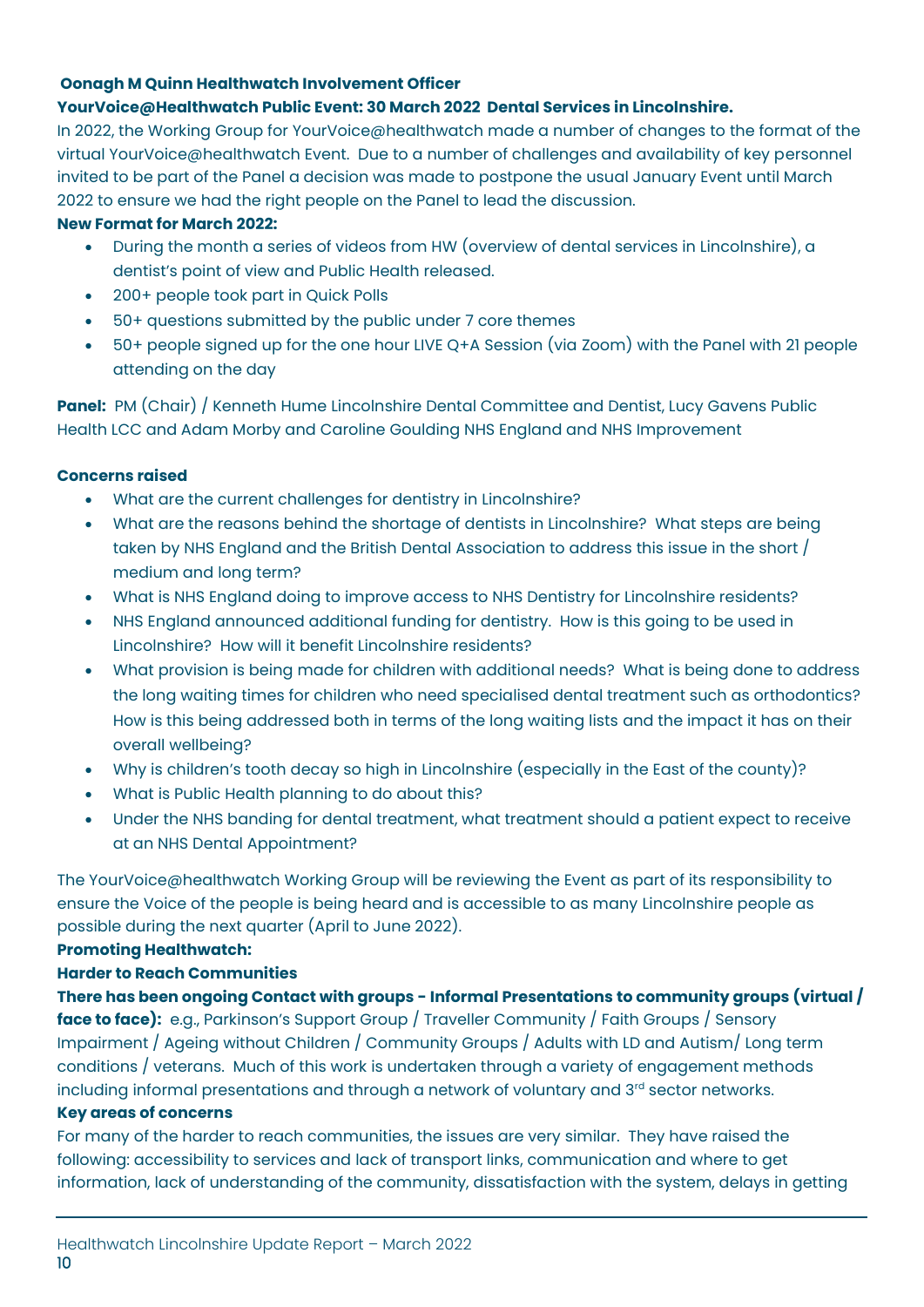treatment when needed, centralisation of services, lack of empathy from professionals, being asked for feedback and then nothing comes of it (many feel it is a tick box exercise and don't see the real change happening), frustration of lack of f2f appointments, long delays in getting answers. By keeping in touch on a regular basis Healthwatch Lincolnshire offers the communities an opportunity for an independent organisation to listen to their concerns and raise these on their behalf. Building up trust within the community is essential so that they feel valued and reporting back to them with updates. (you said, we did)

#### **CQC Continuous Engagement Project focus on Learning Disabilities and Autism**

Healthwatch Lincolnshire's role in this project was to engage with adults living with Learning Disabilities and Autism. This involved:

- Promotion of online survey to wider public
- Targeted promotion to LD and Autism audience through providers
- Organise 4 x focus group 21 participants and 6 members of staff : 3 in person with community Lifeways, Lincoln, Linkage College, Spilsby, The Hastings Day Centre, Gainsborough
- 1 x virtual group VoiceAbility Sub Group (Communications)
- Input data onto Survey Monkey / IMP
- Follow up carers / family / key workers comments from survey (low interest)
- Record feedback from the groups on the process and their experiences.

The following information has been submitted to the CQC relating to the Project by Nicola Clarke, Operations Development Manager HWLincs

- Part 1 Review of Approaches
- Part 2 Engagement Feedback (Themes and Trends)
- IMP Report for LD and Autism (the last 18 months) 38 cases
- IMP Report for LD and Autism (the project cases) 46 cases

**Key Findings:** small, face to face groups in a safe environment supported by key staff / carers works well to get feed back from this community. Adapting resources, allowing time and working in partnership with organisations to reach the people. Having a conversation/ activity to listen to the groups. Collecting demographic data is very challenging and allowing additional time to put into place

#### **CQC Integrates Care Systems: development of project**

Healthwatch Lincolnshire's role in this project: to plan the following

- Coordinate the distribution of the Survey (general public) (hard copies x 500)
- Promotion of online survey (general public)
- Promotion and distribution of targeted audience in 4 named conditions
- Organisation of public events x 4: Targeted focus group for gathering of experiences
- Identification of Key Contacts
- dentification of 1:1 shared experiences.

## **Healthwatch England**

#### **Accessible Information**

Healthwatch ran the campaign because the pandemic highlighted the importance of people receiving information about health and social care in formats they fully understand. Additionally, NHS England is currently reviewing the Accessible Information Standard, giving us a real opportunity to influence change.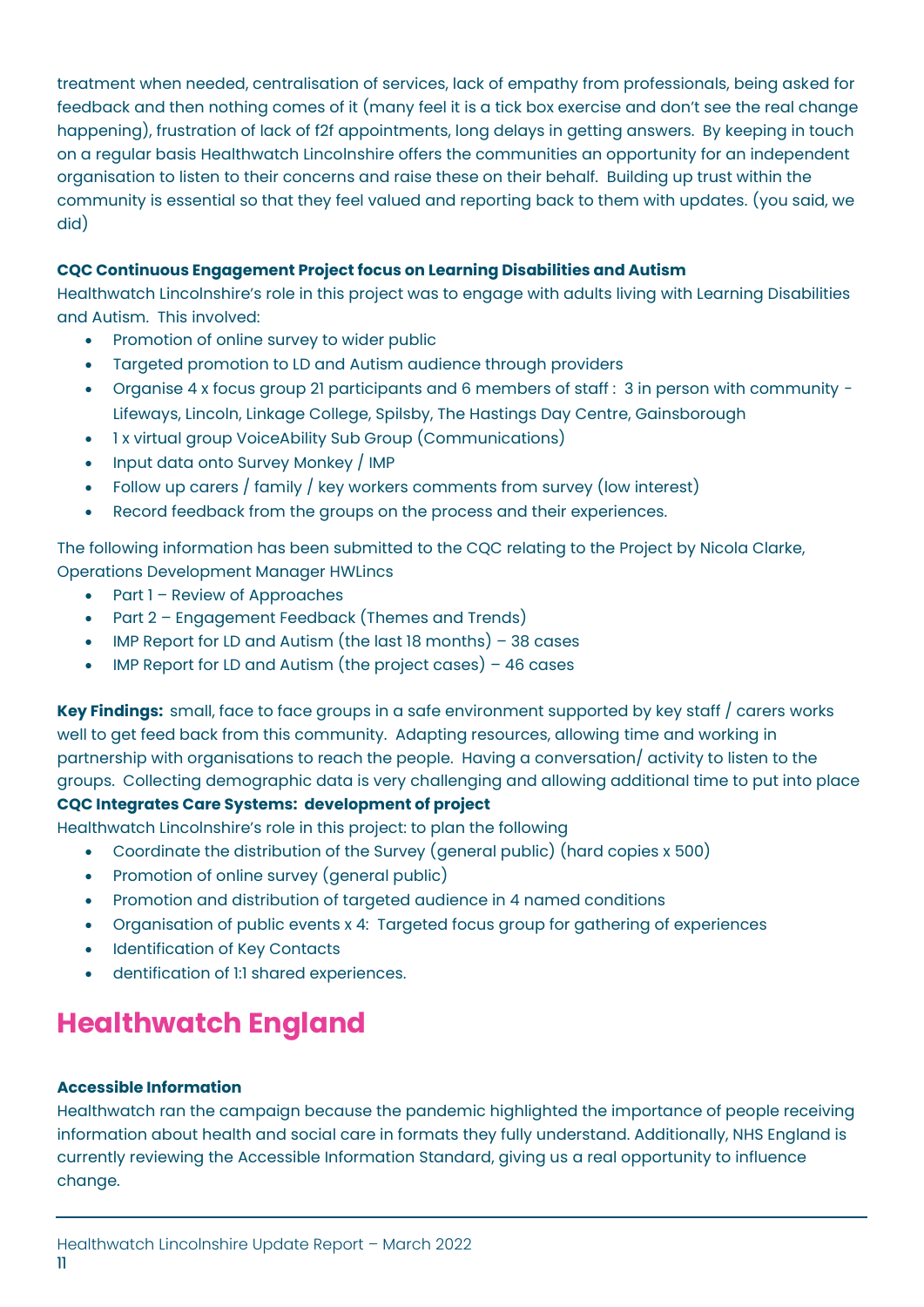We will be sharing our findings from the survey and freedom of Information Requests (FOI) shortly.

#### **Healthwatch Annual Report**

With the help of local healthwatch this year we have supported over two million people tell their story or get the advice they need.

Telling us your experiences means that the people in power are made aware of what is working and what is not and, as a result, real change is happening.

Your feedback has helped us shine a light on:

- Making leaving hospital safer
- Access to NHS Dentistry
- Improvements to patient transport
- COVID-19 vaccine prioritisation for carers And much, much more!

Download the annual report to find out how your feedback has helped us improve services for everyone. <https://www.healthwatch.co.uk/report/2022-02-03/our-annual-report-2020-21>

## **Healthwatch Lincolnshire In the Media**

Healthwatch Lincolnshire makes the front page of the Spalding Voice. Dentists in care crisis <https://www.spaldingvoice.co.uk/dentists-in-care-crisis/>

Dean was on Stamford Greatest Hits radio promoting the Stamford Lakeside patient survey which was conducted to inform the CQC inspection,

Liz Ball, Healthwatch Steering Group Chair was interviewed on by BBC radio Lincolnshire and on the same day Dean was interviewed by BBC Look North and ITV calendar.

The interviews were in response to ULHT increasing their crisis level from a 'critical incident' to a major incident, since then it has been downgraded back to critical incident due to staff shortages.

For Information: A critical incident does not mean emergency care stops being provided, rather it is an alert to the wider system that the trust is under acute pressure and needs help, such as getting staff redeployed from elsewhere.

Dean was also interviewed by ITV in relation to the impact on local services because of the fire at Lincoln Hospital, fortunately the Accident and Emergency (A&E) Department at Lincoln County Hospital has reopened, following a fire in the early hours of Tuesday morning and the major incident has now been stood down.

## **Representation**

In line with our core representation requirements, all meetings that were attended during the quarter were held virtually in response to the pandemic.

During this quarter Healthwatch have contributed to several meetings including:

- NHS Lincolnshire CCG Governing Body, Quality Patient Experience Committee and 1:1 with Chief Nurse. At the CCG we have been able to raise several big issues and as a result CCG staff have been liaising with us to look at ways in which we can contribute and support their work, currently this includes reviewing patient access with GP Services
- Lincolnshire Surveillance Group
- Lincolnshire Outbreak Engagement Board
- Lincs System Influenza Oversight Group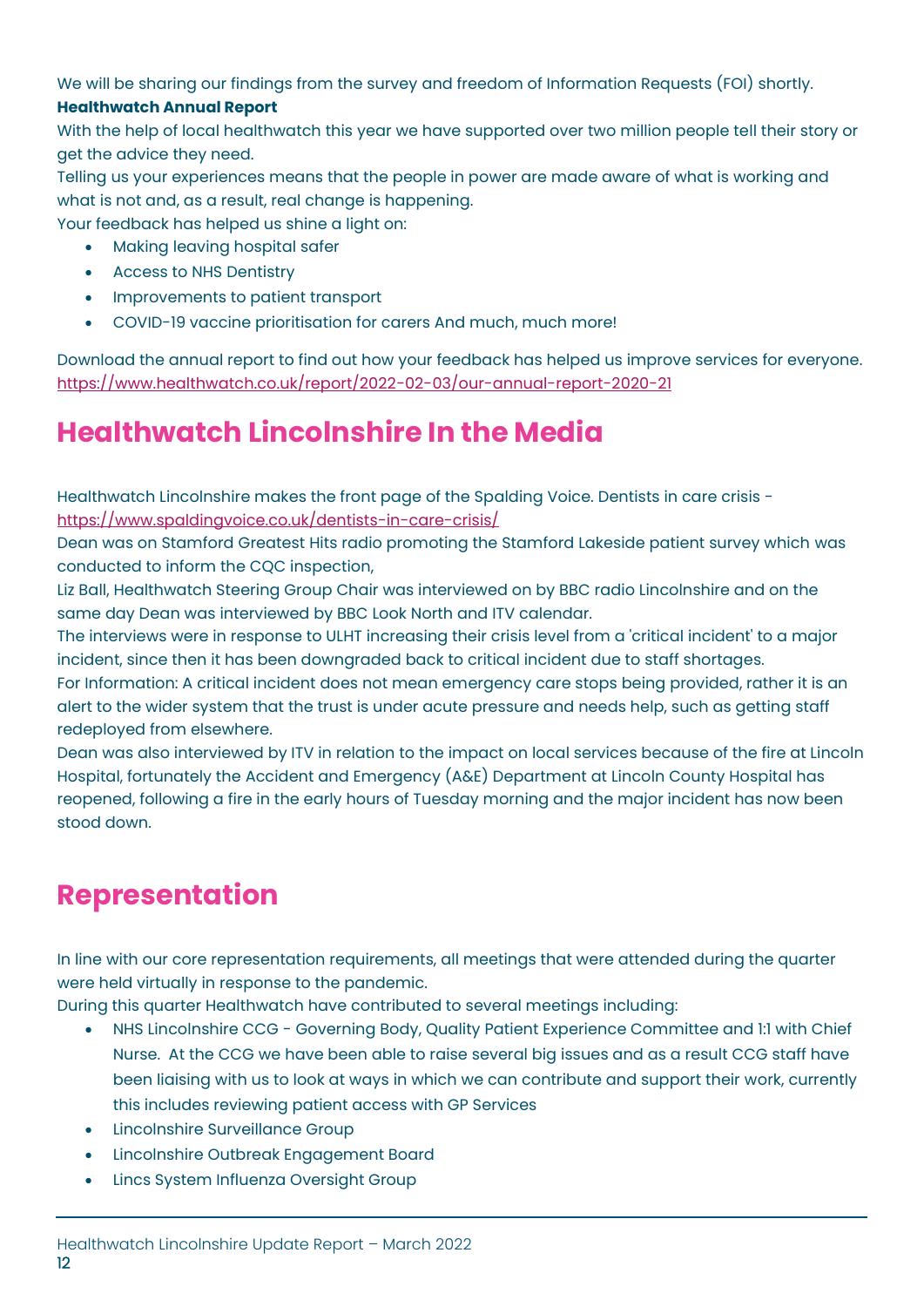- Lincolnshire Health Scrutiny Committee
- 4-way liaison meeting with HWBB, HSC, CQC and Healthwatch
- Health Protection Board
- ULHT Board
- Lincolnshire Partnership Foundation Trust, Council of Governors and 1:1 with Chief Nurse
- LVET Voluntary Engagement Team, supporting the voluntary and community sector

#### **Operational Representation:**

- Cancer Board
- **EMAS Patient Voice**
- Patient Experience Group PXG (ULHT)
- HW England as part of Healthwatch week (Tackling Health Inequalities/ Accessible Information Standard Campaign 2022)
- LinCA Membership Group
- **Service Quality Review LCC**
- ULHT Patient Panel
- Voices for All Forum
- Wheelchair Users Forum

Oonagh gave a presentation to the LinCA Board Members to develop a better working relationship with Care Homes. Following this, the Involvement Officer will attend Member's meetings monthly between Jan and June 2022. Providing an opportunity to develop a better understanding and a 2-way conversation with Care Home Managers.

**ULHT Patient Panel and Patient Experience Group** - direct input via Patient Panel that feeds into the Patient Experience Group. Information given around: Mastaglia pathway, digital medical records, changes to follow up appointments, staffing concerns including recruitment and retention, complaints process, patient safety, communication issues and impact of longer waiting times for both follow up appointments/procedures. Regular updates on transformation of services to the Patent Panel and an opportunity to input into designs etc at a very early stage in development.

#### **Training**

We continue to roll out mandatory training for all new volunteers and employees. Annually we carry out a review of existing modules to ensure all required training areas are covered. All newly recruited staff and volunteers are required to undertake mandatory training.

As mentioned in the volunteering section, several volunteers have attended training relating to representation to become 'observer representatives' at external meetings.

Other training completed includes an in-house delivered course 'what makes a good funding application' and CPD courses continued.

**Looking forward Apr – Jun 2022**

#### **Healthwatch Lincolnshire Annual Report 2022**

As always, we will be sharing our Annual report in June, which is always a great opportunity for us to take a look back at what we have achieved over the last year as well as looking forward into the new year and annual planning.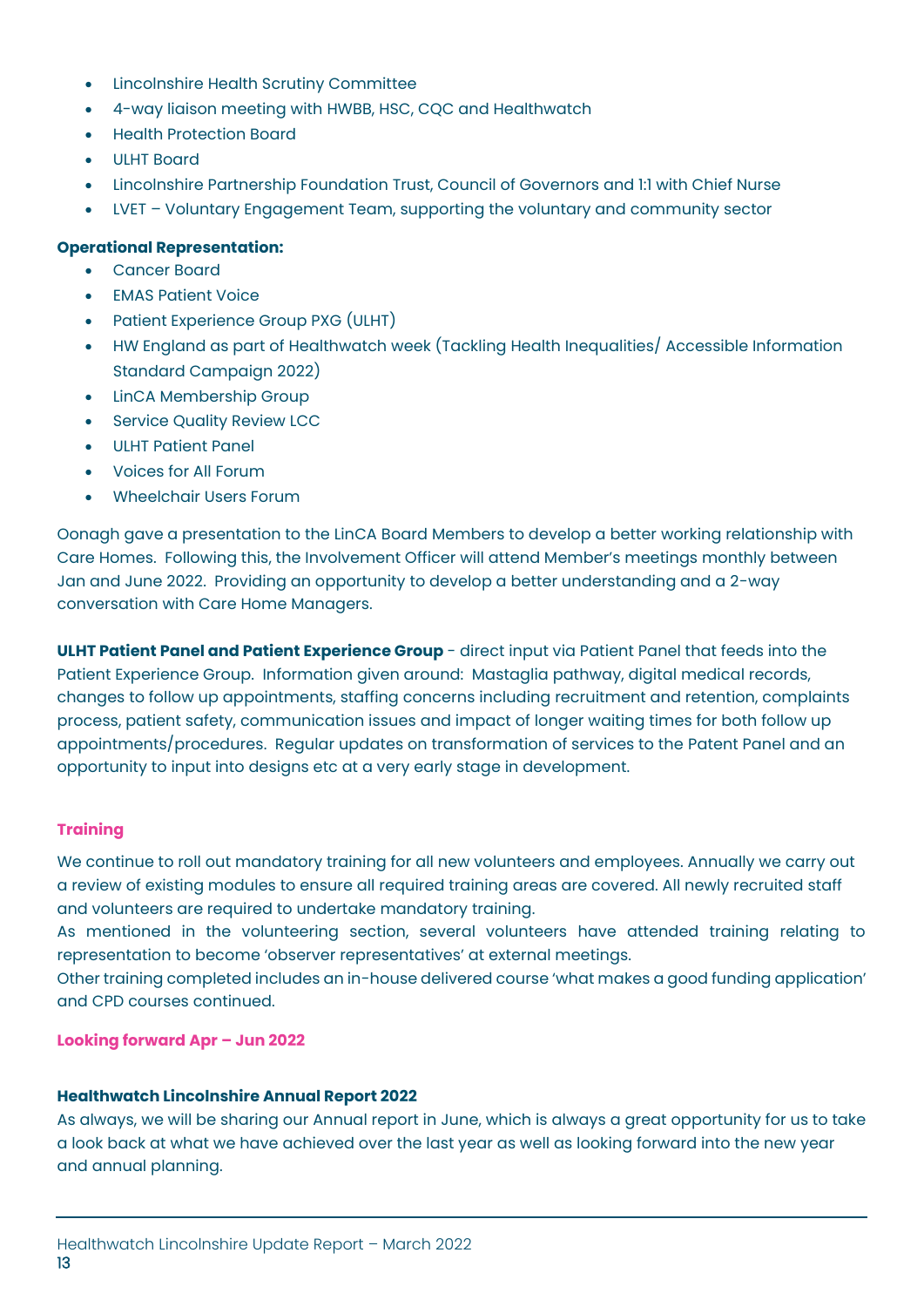#### **Continuous Engagement**

Oonagh will be supporting HWLincs with a project between Feb-May 2022, working with the people and their carers who have learning disability and autistic diagnosis. Conducting face to face focus group - 3 groups of up to 10 people. We will be sharing the findings of this work when they are ready.

#### **Social Care overview report**

Over the past year, we received 56 comments regarding social care in Lincolnshire and its borders, The key themes in these cases were: poor communication, poor quality care, lack of support, financial issues and signposting. This report is awaiting an LCC response before publishing.

#### **AIS Report**

We will be sharing our findings from the survey and freedom of Information Requests (FOI) shortly.

#### **ICS CQC Project - Integrated health and care - How well do health and care services work together?**

Healthwatch Lincolnshire is working closely with the Care Quality Commission (CQC) to learn more about how health and care services are working together to best support our residents. This includes public surveys, including a seldom heard group of those who have fibromyalgia, MS, ME and Epilepsy

#### **Communications Report & Inequalities Report**

These reports both highlighting public concerns with communications and inequalities in Lincolnshire are currently with the Lincolnshire CCG for responses to be included in the final report. In May 2022 Dean presented the finding to the Lincolnshire system group, who were very complimentary of the report and will be forming an action plan on how they can make sure that communication is meeting the needs of patients across the system.

#### **So what? / Impact Report**

Currently being produced this 'So what?' Report will highlight the main themes Healthwatch have been hearing from patients and Lincolnshire across 2021 and will include what is being done locally and nationally to improve these services. As well as an opportunity to share with the public our impact.

#### **100 Voices – Mental Health Support**

Working with LPFT our next 100 voices survey will look at people's experiences whilst waiting for mental health care and treatment, currently in development.

#### **Share your thoughts**

**You can help make health and care services better by sharing your experiences and ideas. Healthwatch Lincolnshire, Rooms 33-35, The Len Medlock Centre, St George's Road, Boston, Lincs, PE21 8YB. | 01205 820 892 | info@healthwatchlincolnshire.co.uk | www.healthwatchlincolnshire.co.uk |**